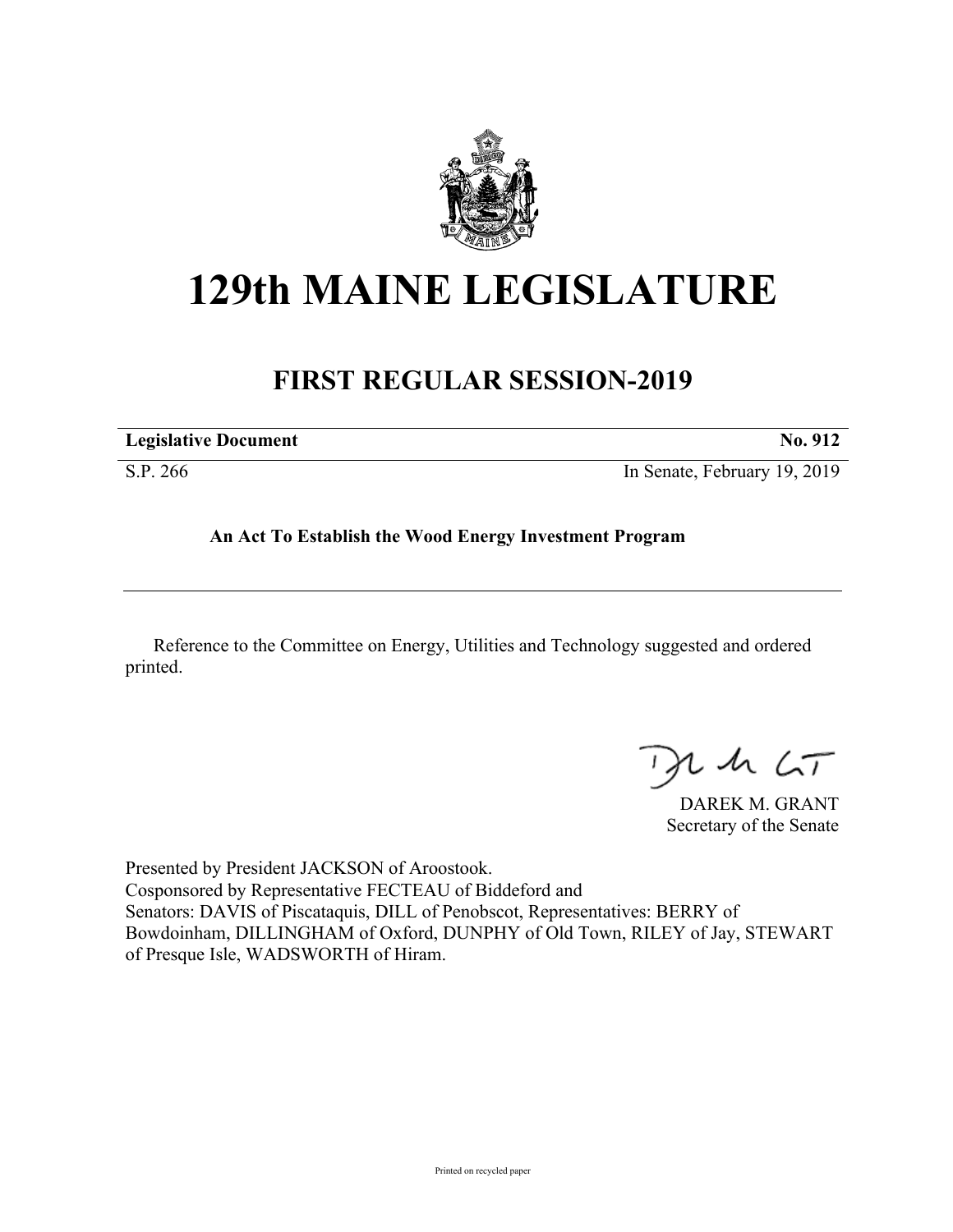| 1              | Be it enacted by the People of the State of Maine as follows:                                |
|----------------|----------------------------------------------------------------------------------------------|
| $\overline{2}$ | Sec. 1. 35-A MRSA §10124 is enacted to read:                                                 |
| 3              | §10124. Wood Energy Investment Program                                                       |
| $\overline{4}$ | 1. Establishment; purpose. The Wood Energy Investment Program is established                 |
| 5              | within the trust to provide incentives and low-interest or no-interest loans in consultation |
| 6              | with the Finance Authority of Maine, established in Title 10, chapter 110, in order to       |
| 7              | strengthen the State's forest products industry and lower energy costs by increasing the     |
| 8              | efficient use of wood for energy production.                                                 |
| 9              | 2. Wood energy investment fund. There is established in the custody of the trust a           |
| 10             | special nonlapsing fund, to be known as the wood energy investment fund. The wood            |
| 11             | energy investment fund consists of the following:                                            |
| 12             | A. Sums that may be transferred from the commission from the cost recovery fund              |
| 13             | established in Public Law 2015, chapter 483, section 1, subsection 5;                        |
| 14             | B. Funds that the trust may receive from the State or from the Federal Government            |
| 15             | or funds from other agreements whose purpose is consistent with this section;                |
| 16             | C. Principal and interest received from the repayment of loans made from the wood            |
| 17             | energy investment fund; and                                                                  |
| 18             | D. Interest earned from the investment of wood energy investment fund balances.              |
| 19             | 3. Program details. The trust, through the Wood Energy Investment Program                    |
| 20             | established in subsection 1, shall provide incentives and low-interest or no-interest loans  |
| 21             | to businesses, municipalities, educational institutions and nonprofit entities in the State  |
| 22             | for the installation of new wood-derived thermal energy or cogeneration projects from the    |
| 23             | wood energy investment fund established in subsection 2. The trust shall require Wood        |
| 24             | Energy Investment Program participants to substantially share in the cost of projects        |
| 25             | funded under this section. The trust shall seek to maximize the Wood Energy Investment       |
| 26             | Program's impact per dollar of expenditure from the wood energy investment fund and          |
| 27             | shall set limits it determines prudent on the size of incentives. The trust may not provide  |
| 28             | incentives or loans from the wood energy investment fund for the refurbishment or            |
| 29             | maintenance of existing facilities.                                                          |
| 30             | The trust shall develop activities promoting the Wood Energy Investment Program in           |
| 31             | consultation with the Finance Authority of Maine, established in Title 10, chapter 110.      |
| 32             | The trust shall consult with the Finance Authority of Maine, when appropriate, in its        |
| 33             | decisions to award incentives and loans. To the extent that funding is available, the trust  |
| 34             | shall offer technical assistance to eligible projects in a manner that is coordinated and    |
| 35             | consistent with other trust programs.                                                        |
| 36             | For purposes of this subsection, "new wood-derived thermal energy or cogeneration            |
| 37             | project" includes, but is not limited to, wood-fueled combined heat and power                |
| 38             | cogeneration boiler installations; colocation development that increases the efficient use   |
| 39             | of wood for energy production; conversion of fossil fuel-fired boilers to wood-fueled        |